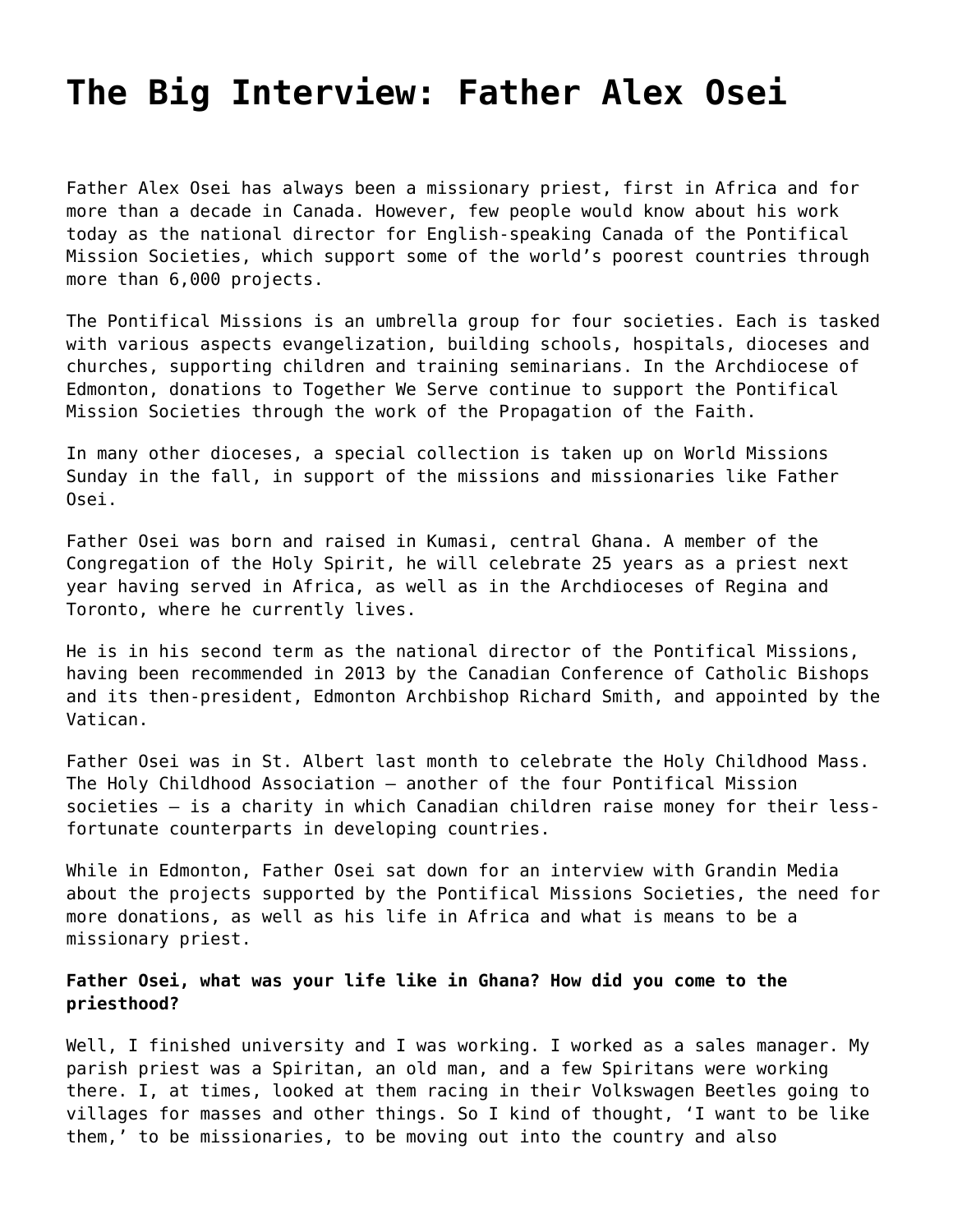

**Father Alex Osei meets with elementary school children in Nigeria. PMS, through the Holy Childhood Association, sponsored their school, providing breakfast and lunch programs, uniforms, educational supplies, and classroom furniture.**Fr. Alex Osei, C. S.Sp./PMS Canada

I approached my parish priest and he said, 'Oh no. You know what, let's pray over it.' So it took me about two, three years, but I just quit my job and I decided I wanted to be a Spiritan. I wanted to go out and be a missionary.

As a missionary, I've worked all over. I worked in Gambia and I worked in Nigeria. In 2003, I came to the Archdiocese of Regina as the pastor of St. Joseph's Parish. I was there for six years. My congregation then sent to me to Toronto as a director for immigrants making sure that they are settled and making sure they are able to interact well with people and find themselves a safe home.

I was then called by the Conference of Bishops to this position. I finished my first term, and I have been re-nominated for a second term.

#### **What was it about the priesthood that attracted you?**

What really attracted me was the life of my parish priest and the Spiritans living there, their availability in terms of meeting people, discussing with them, and making sure that people are free to express themselves and that people are devoted to the Eucharist.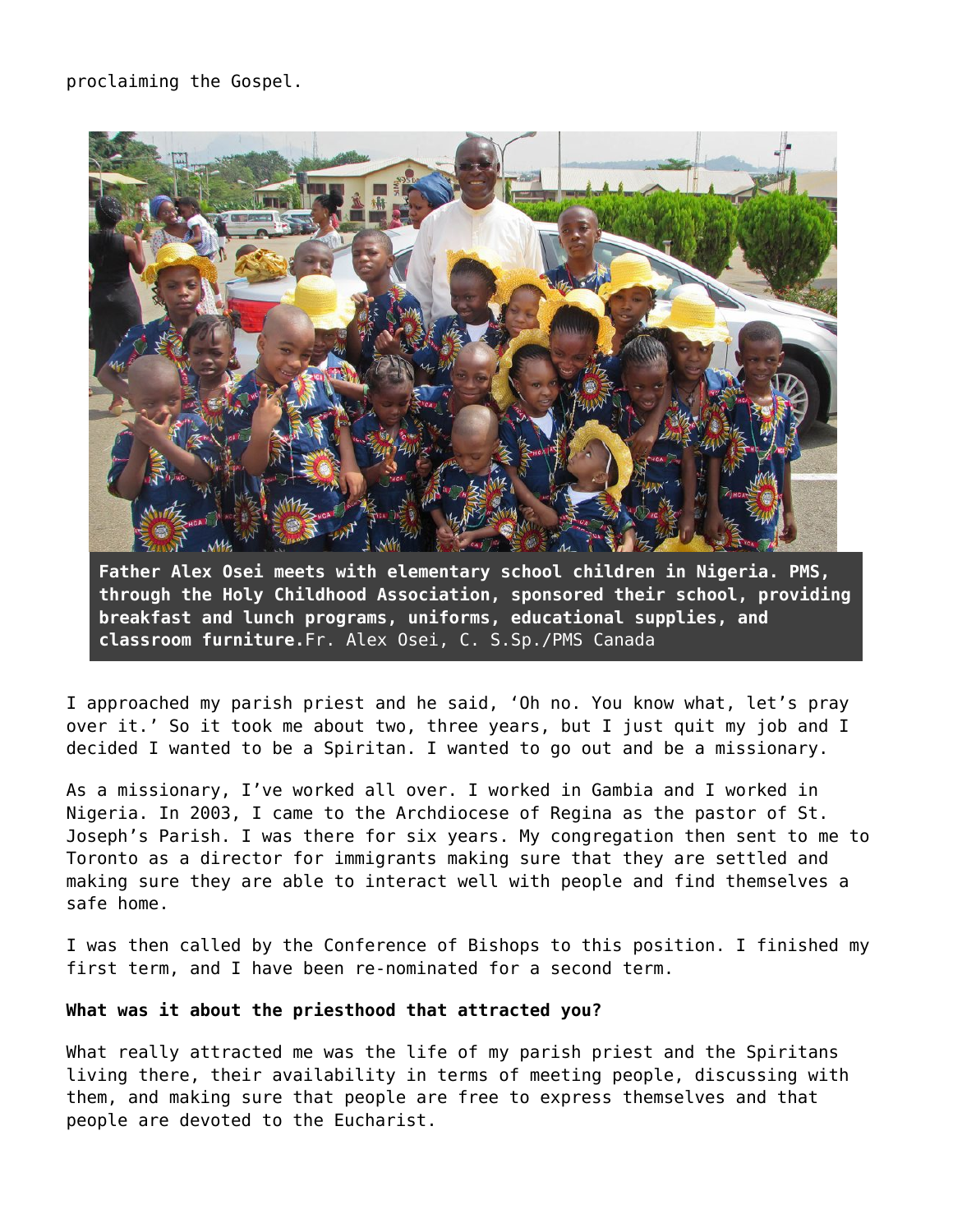I felt this is what I want to do and this is what I want to give my life for, not hanging on to what I have, salary, riches …. No, no no. I want to give myself as they have done; leaving their comfortable home to come to our area, and then in the bush, driving to go and celebrate Mass in the dust and everything. I want to be like them.

At times, when I come home on holidays, I go with them. I miss Ghana as a home, but as a missionary, wherever you find yourself is a home. I miss who I grew up with. We went to school together. But it's OK, today we have electronics, so you just video them and we start talking. It's good. My parents, I'm also in touch with them, so that's OK.

**In the Archdiocese of Edmonton, the Together We Serve fundraising appeal supports the Society for the Propagation of the Faith, one of four Pontifical Mission Societies. When donors contribute to TWS, where does their money go?**

I want to thank the donors. I want to express my gratitude for their donations. Whatever they give goes to the development of the Church as a whole.

Every diocese contributes and this is done through World Missions Sunday. And it's all over the world, whether it is a poor or rich parish. It is once a year that the Church raises that money to continue the work of evangelization, the missionary work entrusted to the Church, the Pope and to all the bishops.

This year we have 6,000 projects waiting for us in Rome. We're going to look through, approve them. Those who qualify we'll give them the money. We send it through the Vatican Bank. We don't just send the money directly to Rome. We administer the World Missions money and it goes to the mission territories.

# **Can you talk about some projects around the world?**

Last year I was in Kenya. I was in Uganda. I was in Ghana. I was in Nigeria. I get firsthand information and was able to see structures, building churches, chapels, rectories, mission houses and then some areas that needed vehicles. This is where the money is being spent and I go and inspect them. I want to assure them that their money is being put to good use.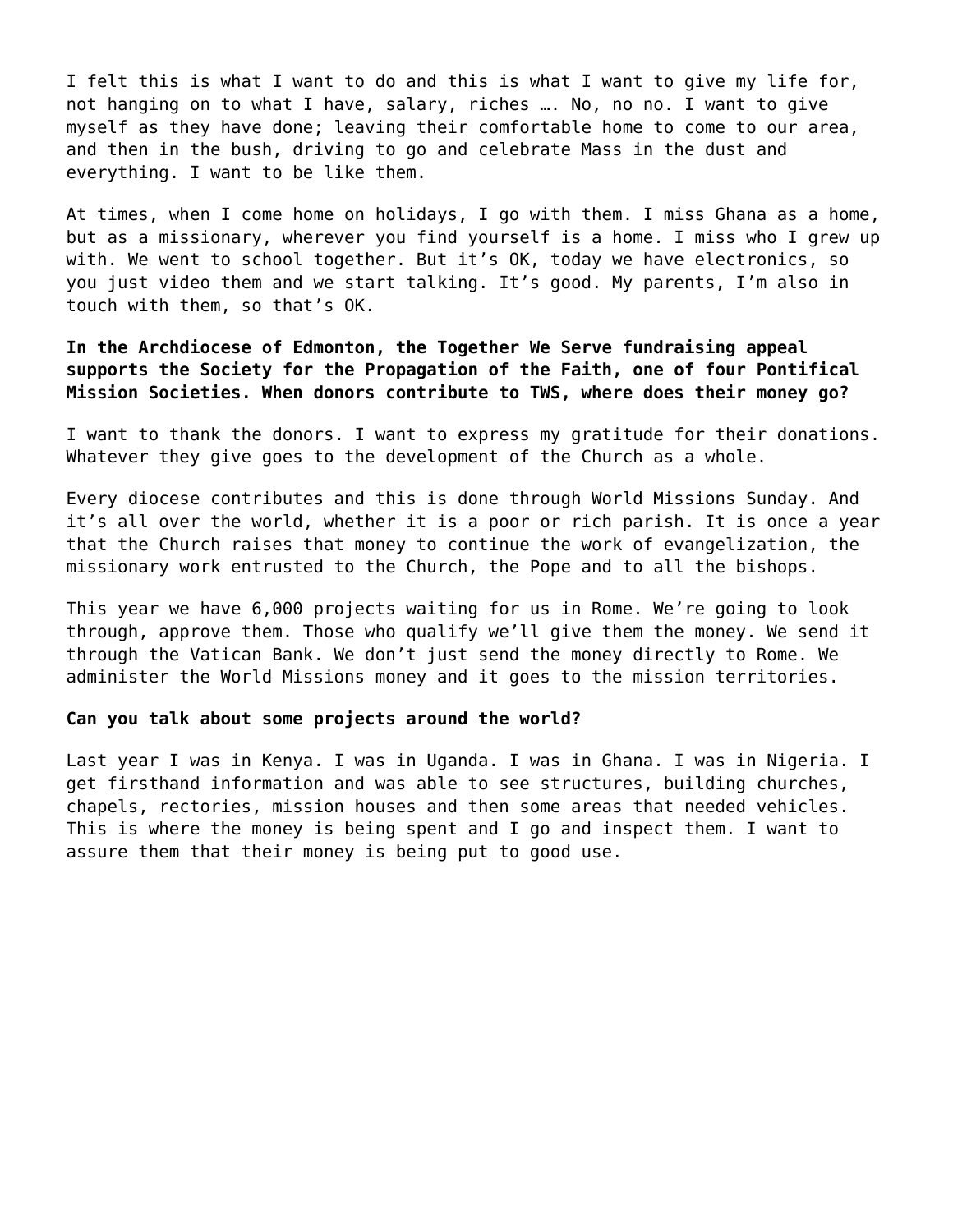

**PMS provided funds for St. Mary's Minor Seminary school in Uganda.** Father Alex Osei, C. S.Sp./PMS Canada

I was in Uganda and they took me to a school, a seminary. I saw a dormitory where the children are and how bullets had entered the wall killing some teachers and some students. I came back and I really asked people to help so that we can fix the seminary, which we have done. The need is great. Very much. Very much. Even the bathrooms, they need money to put them into proper shape.

**What are you most proud of in your first term as Canadian director and what are some of the challenges?**

I am very happy and I am proud seeing money sent from Canada for a project and its being done. Many times people think 'Where has our money gone to?' I really want to assure them that I go to project sites. I'm proud and happy that the bishops are using the money for a good purpose.

The challenge is the money has dwindled. It has gone down and it's difficult to get what we need to continue to do the good work of the Church. This year, for instance, we didn't receive a lot. We're less than even \$2 million.

These are the challenges that I am facing now, to raise funds. Just as I was coming, I got an email from Rome reminding me that 'Oh, this year your donations, your support, has gone down 35 per cent, so we're praying that next year you do your best to increase.' What can we do? We only appeal to people.

I'm proud that Canada is among the 10 best countries in terms of donations to the Church. Even though it's gone down, I'm happy.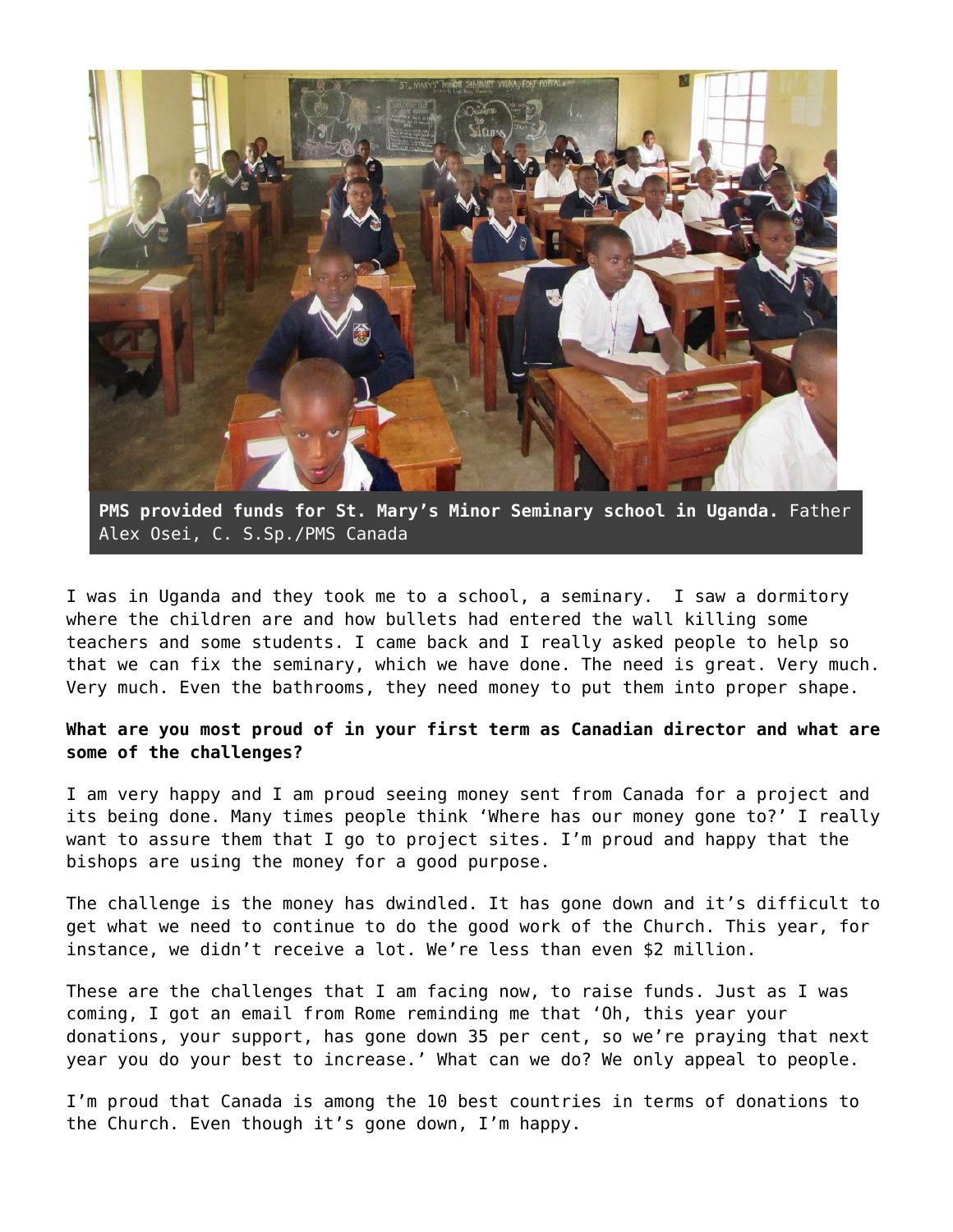Priests have a role to play. Pastors have a role to play. If they don't talk about it during World Missions Sunday, we can't get it. Those who know it will do it. The onus is on the pastors. That day is set aside, so they have to talk about it. Together you serve. They should make that a focus.

### **What other projects have touched your heart in your time as national director?**

I went to Kenya. When I go there, even though I give them the money, I also talk to them about self-sufficiency, sustenance. In some areas, some schools are doing farming. They have cattle and other things to keep the school going. I was in Kenya and they initiated biogas … which is supplying the school. I was so happy that at least if the money goes there it's used for the dormitory, building new places and other things. These are projects that I was proud to see.



**Father Alex Osei, second from the right, inspects a major methane gas project that produces enough energy for St. Thomas Aquinas Major Seminary in Kenya.**Father Alex Osei, C. S.Sp./PMS Canada

The recent request I got from Kenya was for a dormitory. When I went there to see, it was very bad. Everything was falling apart. Now the building is well constructed, painted, and the children were in front laughing and celebrating.

That gives me a joy that the Church in Canada is also helping and bringing life and joy in the lives of the people, the young ones, who perhaps in the near future will be priests. Who knows who will come and serve us here? Because the Church is a missionary church.